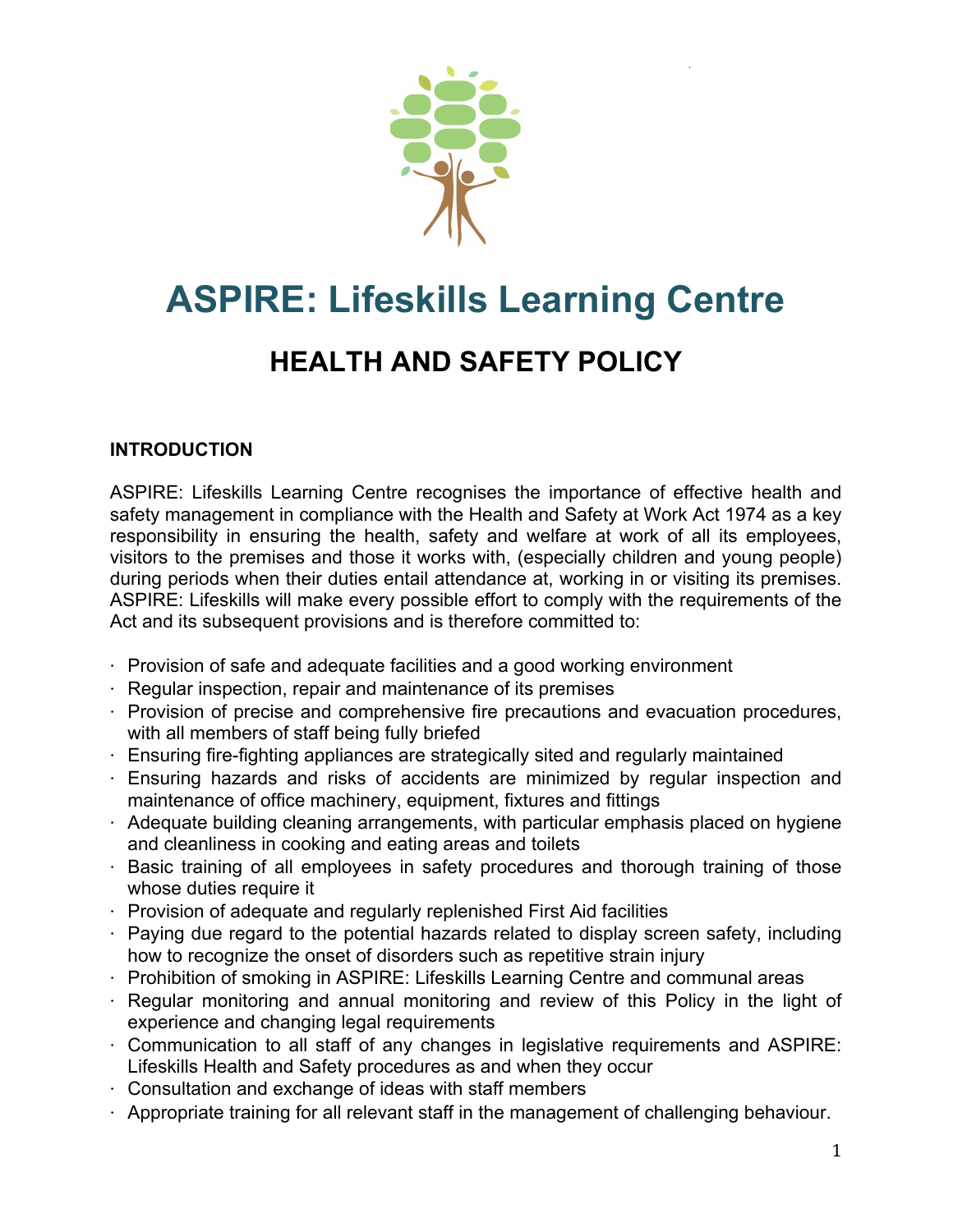#### **PERSONS RESPONSIBLE**

Overall responsibility for Health and Safety at ASPIRE: Lifeskills Learning Centre rests with the Directors, who are responsible for the implementation of ASPIRE: Lifeskills Learning Centres' policy statement and day to day monitoring of its effectiveness. Any problems or potential hazards should be referred to Steven Parkinson or other nominated person if Steve not available. All staff have a legal responsibility to act in such a way as not to put themselves or their colleagues at risk. The importance of maintaining a high level of awareness and interest in Health and Safety requirements throughout ASPIRE: Lifeskills Learning Centre allied to the willing co-operation of all staff members and good communication at all levels cannot be over emphasised.

#### **RISK ASSESSMENT**

As part of managing the health and safety, ASPIRE: Lifeskills recognises and takes responsibility for its duties as an employer and service provider. ASPIRE: Lifeskills Learning Centre Risk Assessment Policy and Risk Assessments support and strengthen our Health and Safety Policy and our working practice. ASPIRE: Lifeskills Learning Centre ensures that:

- $\cdot$  Risk assessments will be carried out for all aspects of service, the premises and activities provided, delivered or accessed.
- ⋅ Risk assessments are carried out by ASPIRE: Lifeskills Directors.
- ⋅ Directors are responsible for ensuring that the information contained in risk assessments is accurate, current, and representative of the health, safety and welfare of all involved in the delivering and accessing of ASPIRE: Lifeskills services.
- ⋅ Directors and staff are responsible for ensuring that all activities provided, delivered or accessed by ASPIRE: Lifeskills Learning Centre are carried out in conjunction with information provided in risk assessments.
- ⋅ ASPIRE: Lifeskills will provide information, instruction, training and supervision as required in order to carry out risk assessments.

# **HEALTH AND SAFETY COMMITTEE**

Due to the size and nature of our establishment, it was felt that a Committee was not required as such. The duties of the Directors in respect of Health and Safety can be summarised as follows:

- $\cdot$  To assist in the development of safe working conditions and practices and to promote and publicise them
- ⋅ To examine Health and Safety inspection reports, consider what remedial action needs to be taken, make recommendations accordingly and monitor progress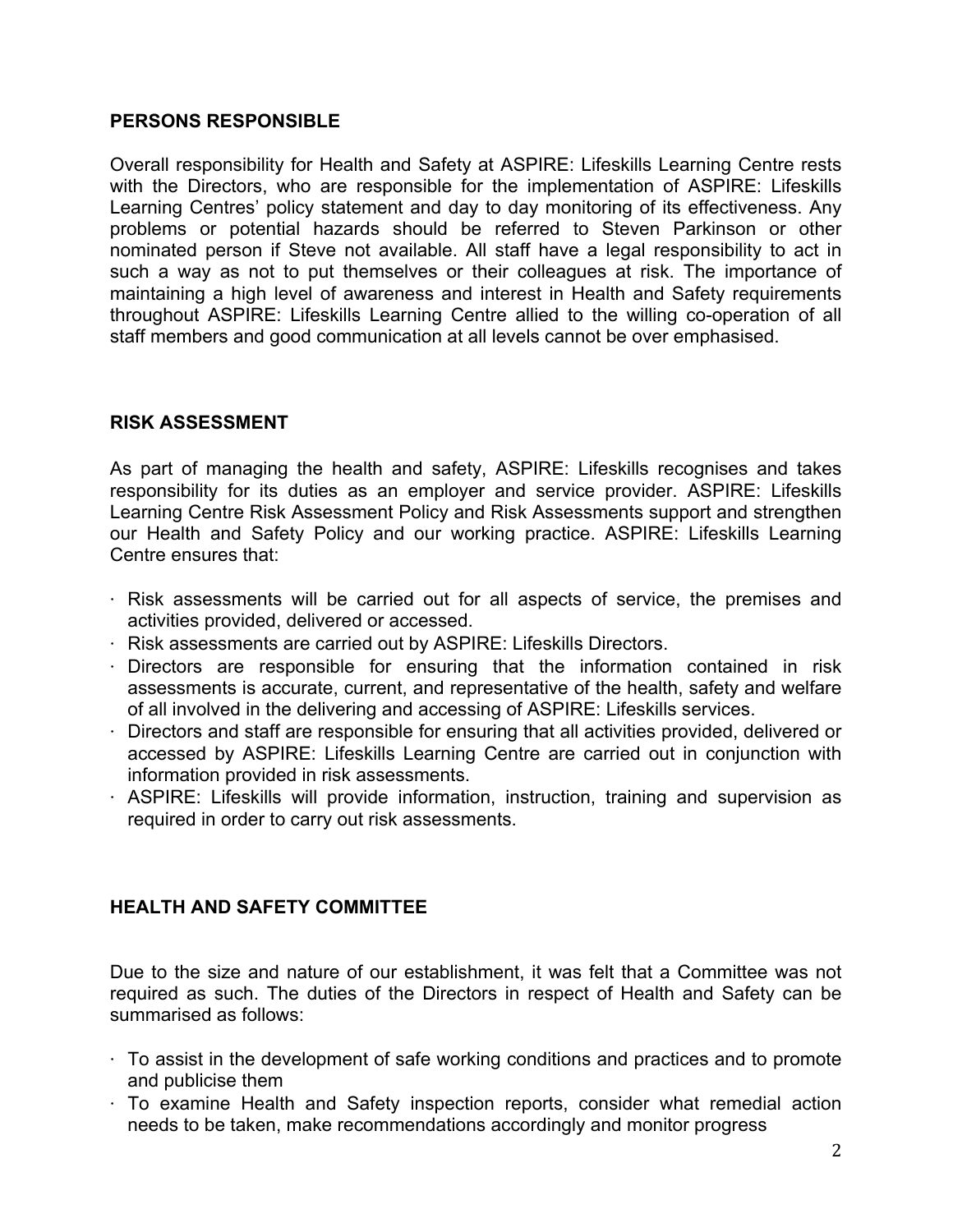- $\cdot$  To monitor staff training programmes in Health and Safety
- ⋅ To analyse and discuss all Reporting of Incidents, Diseases and Dangerous Occurrences Regulations (RIDDOR) events.

# **RESPONSIBILITIES OF STAFF**

The attention of all ASPIRE: Lifeskills Learning Centre staff is drawn to the statutory responsibilities for Health and Safety at work placed upon them under the provisions of the Health and Safety at Work Act 1974 viz: It shall be the duty of every employee while at work:

- $\cdot$  To take reasonable care for the Health and Safety of her or himself and of other persons who may be affected by their acts or omissions at work
- $\cdot$  To co-operate with the Directors in the implementation of statutory Health and Safety requirements when required to do so
- $\cdot$  To ensure that they do not intentionally or recklessly interfere with or misuse anything provided in the interest of health, safety or welfare in pursuance of any of the relevant statutory provisions
- $\cdot$  To report any equipment defects, potential hazards or accidents which occur in the workplace via their Line Manager.
- ⋅ Details of all incidents and accidents on the Record of Accidents Form and bring to attention of Line Manager.

# **HEALTH AND SAFETY PROCEDURES**

# **FIRST AID AND HYGIENE**

ASPIRE: Lifeskills Learning Centre is committed to the provision of safe and hygienic first aid practices and to the regular updating of First Aiders' skills.

There are adequately stocked First Aid boxes throughout ASPIRE: Lifeskills Learning Centre and a designated First Aid room to the rear of the first floor.

In cases where urgent medical attention is required, a member of staff will telephone the Ambulance Service. Pending arrival of the ambulance, one of our First Aiders will tend to the patient in accordance with the recommended practice.

The following hygiene procedures are recommended as a safe practice for all staff. They are common sense precautions, which will protect against a range of minor and major infections which may be transmitted via blood and body fluids. These include Hepatitis B, HIV and Salmonella. It is therefore important that all staff, in particular First Aiders, are made aware of these precautions and that their practice is universally applied.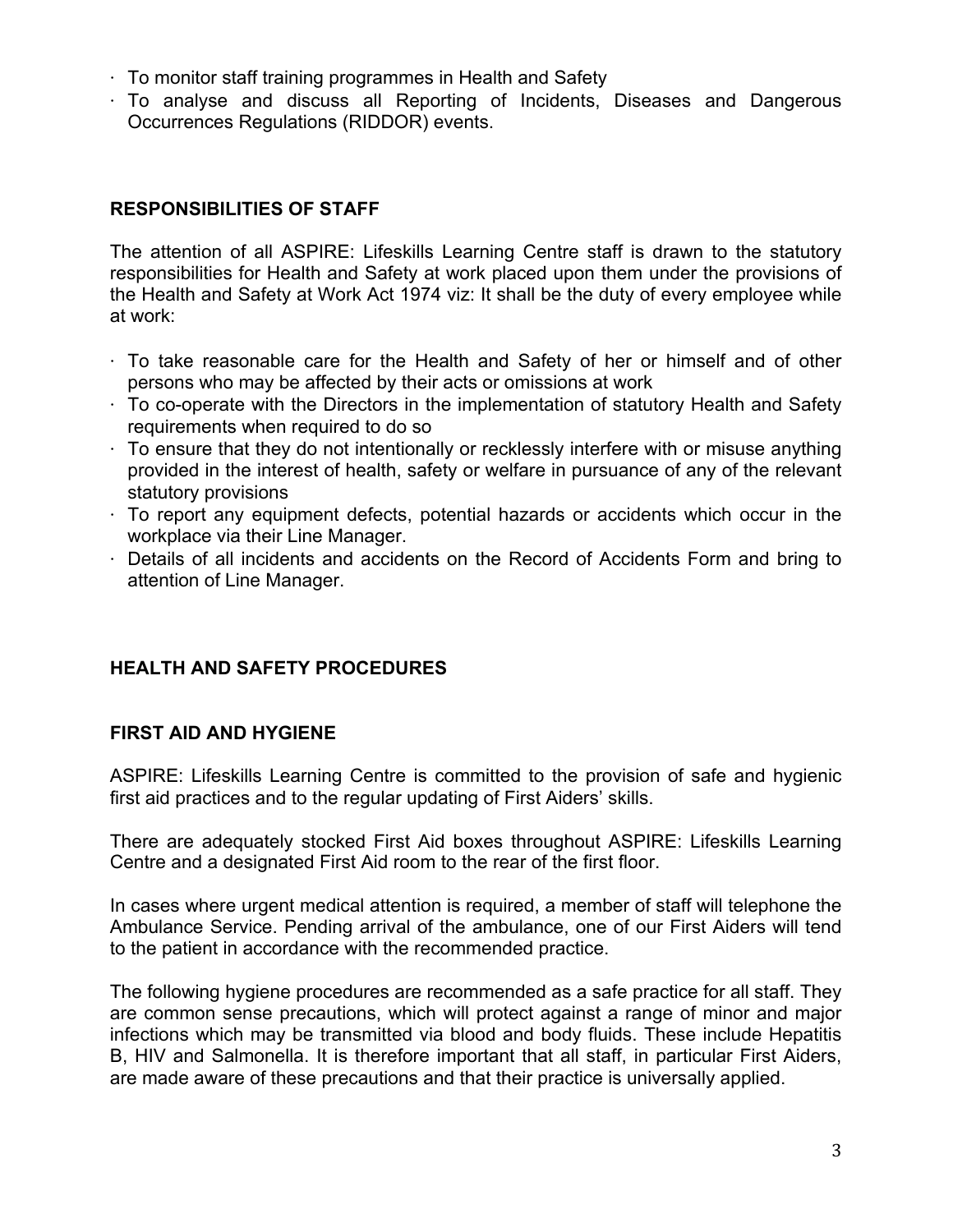## **GENERAL MEASURES WHEN ADMINISTERING FIRST AID:**

- ⋅ Cuts or sores on the hands should be kept covered with adhesive dressings.
- ⋅ Hands should be washed thoroughly and dried before, where possible, and after carrying out First Aid procedures involving external bleeding and/or broken skin.
- $\cdot$  Hands should be washed immediately after contact with blood or body fluids such as vomit, urine, semen and faeces.
- $\cdot$  Where possible, disposable gloves should be used when carrying out First Aid. Household rubber gloves should always be used if heavily soiled material, or bleach, is being handled. Gloves should not be put on or removed using teeth. They should be pulled off so that they are inside out and the contaminated side is not exposed. Disposable gloves are kept in the First Aid boxes and household rubber gloves can be found in all kitchens.
- $\cdot$  Care should be taken to avoid accidental piercing of the skin when handling needles and other sharp equipment. Attending to accidents and spillages.
- $\cdot$  Cuts or wounds which break the skin should be washed with water and covered with a sticking plaster or dressing. Waterproof plasters are not to be used.
- $\cdot$  If blood or body fluids are splashed onto the skin they should be washed off immediately with clean cold tap water. Splashes into the eyes, mouth or broken skin should be washed out immediately with plenty of running water.
- $\cdot$  Spillages of blood and body fluids should be dealt with as soon as possible, wearing disposable or household gloves. 'Sterigrime' should be used to clean up blood, while 'Stain Shield' should be used to deal with diarrhoea and vomit. Both products should be used in accordance with the manufacturers' instructions. Surfaces which may have been contaminated with blood or body fluids should be wiped down with 'Sterigrime'.
- Disposable items, including gloves, which have been soiled with blood or body fluids should be sealed in a clinical waste bag and disposed of in a sanitary bin.

# **STAFF SAFETY**

Following an incident whereby cross contamination may have occurred, please seek advice from your own GP at the earliest opportunity.

# **REPORTING OF INCIDENTS**

It is imperative that accidents are promptly reported. Our Record of Accident form should be completed and given to the Head Teacher who will immediately investigate the circumstances in which the accident occurred, take any urgent action needed to avoid a repetition and record relevant details in ASPIRE: Lifeskills Learning Centres' Accident Book. She will also submit a formal report to the local Environmental Health Officer or Health and Safety Executive (as appropriate) if the reporting regulations require this to be done.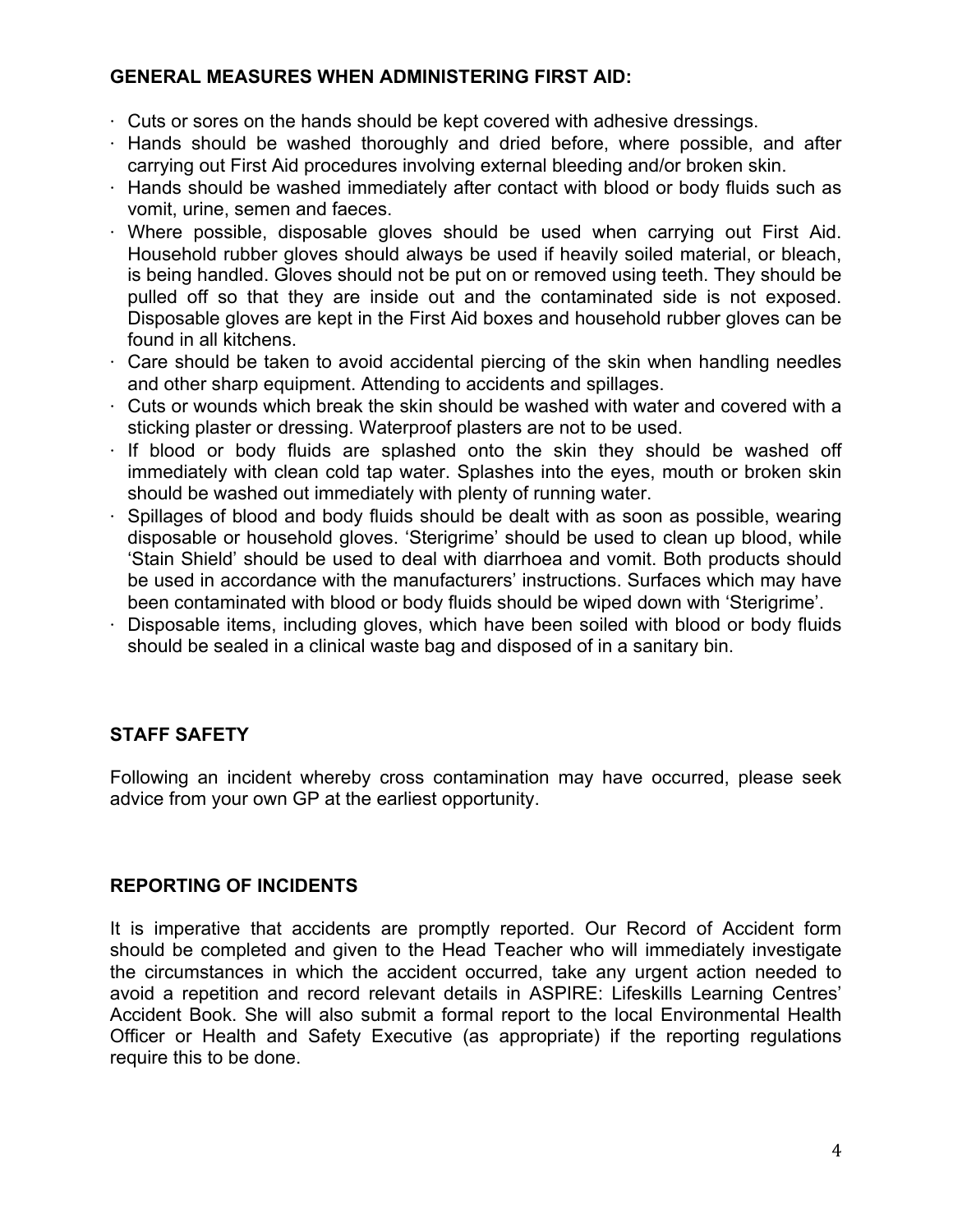#### **REPORTING OF DEFECTS**

It is imperative that all defects, breakages or other safety hazards are reported to the Premises Officer immediately as they occur, so that the appropriate action can be taken as quickly as possible. Staff should not assume that someone else may already have done so. Individual staff members are also invited to comment on any aspects of Health and Safety which may be of concern to them, either in their own work areas or elsewhere.

# **FIRE SAFETY AND FIRE DRILL PROCEDURES**

ASPIRE: Lifeskills Learning Centre recognises and adheres to responsibilities to:

- ⋅ Carry out a fire risk assessment of the premises and review it annually
- ⋅ Tell staff about the risks they've identified
- ⋅ Put in place, and maintain, appropriate fire safety measures
- ⋅ Plan for an emergency
- ⋅ Provide staff information, fire safety instruction and training

Procedures for fire drill evacuation are displayed prominently in all rooms. Fire drills are held at least once each term. Arrangements are made to monitor the condition of all fire prevention equipment regularly. This includes the visual inspection of fire extinguishers, and the testing of the fire alarm system.

#### **FIRE DRILL PROCEDURE**

Anyone discovering an outbreak of fire must, without hesitation, sound the alarm by operating the nearest fire alarm call point.

#### **CALLING THE FIRE SERVICE**

All outbreaks of fire or any suspected fire should be reported immediately to the fire service without endangering themselves, if necessary having vacated the premises. The Head Teacher will take primary responsibility for calling the fire service, but as a prompt response is required, any member of staff discovering an outbreak of fire, after sounding the alarm, should call the fire service.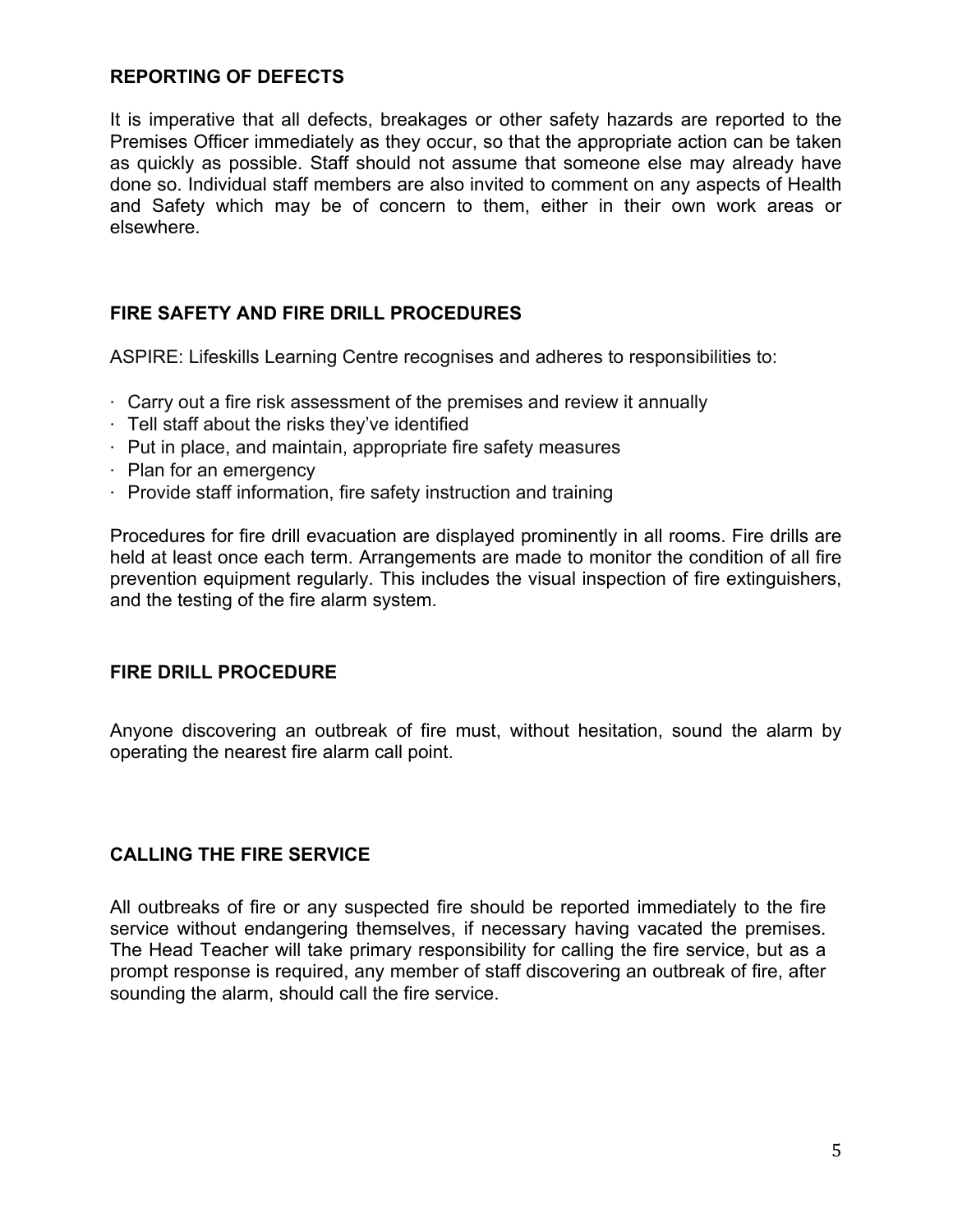# **EVACUATION**

- $\cdot$  On hearing the fire alarm, students must be instructed to leave the building in single file and in a calm, orderly manner.
- $\cdot$  The staff member in charge of each student must indicate the exit route to be used and everyone must be directed to the clearly marked predetermined assembly point along pedestrian route to the left of exit (left from rear gate or main entrance) initially into the parking bay next to the ASPIRE premises.
- No running is to be permitted as running can lead to panic.
- ⋅ On staircases everyone must descend in single file. Overtaking of other individuals must not be permitted.
- $\cdot$  No one will be allowed to re-enter the building until told to do so by the fire service if in attendance, or the Head Teacher or other nominated persons.

# **ROLL CALL**

- $\cdot$  The Head Teacher, or Deputy Head if Head not on site, has overall responsibility to ensure that a roll call is conducted in the event of a fire alarm. They should use the following instructions:
- ⋅ Immediately after all staff, pupils and any visitors have assembled at the assembly point, a roll call or count must be made to check that no-one is still inside.
- $\cdot$  The count at the assembly point must be checked with the attendance registers and visitors book to verify that everyone is out of the building.
- ⋅ Attendance registers and visitors book will be held at Reception and must be brought to the assembly point when the alarm sounds.

# **INSTRUCTION, TRAINING AND RECORDING**

All new entrants (students and staff) will be shown the primary escape routes of the Learning Centre. They will also be informed of ASPIRE: Lifeskills Learning Centre's fire evacuation procedure.

All members of staff will receive a personal copy of written instructions. Such instruction will also include details of how to call the fire service. In the case of new staff, instruction will be given as soon as part of their induction training.

A record of the training and instructions given and fire drills, including all incidents eg fire where fire service not called, fire drills held will be entered in the log book and include the following:

- ⋅ Date of the instruction or fire drill
- ⋅ Duration
- ⋅ Name of person giving the instruction
- ⋅ Names of people receiving instruction
- ⋅ Nature of instruction or fire drill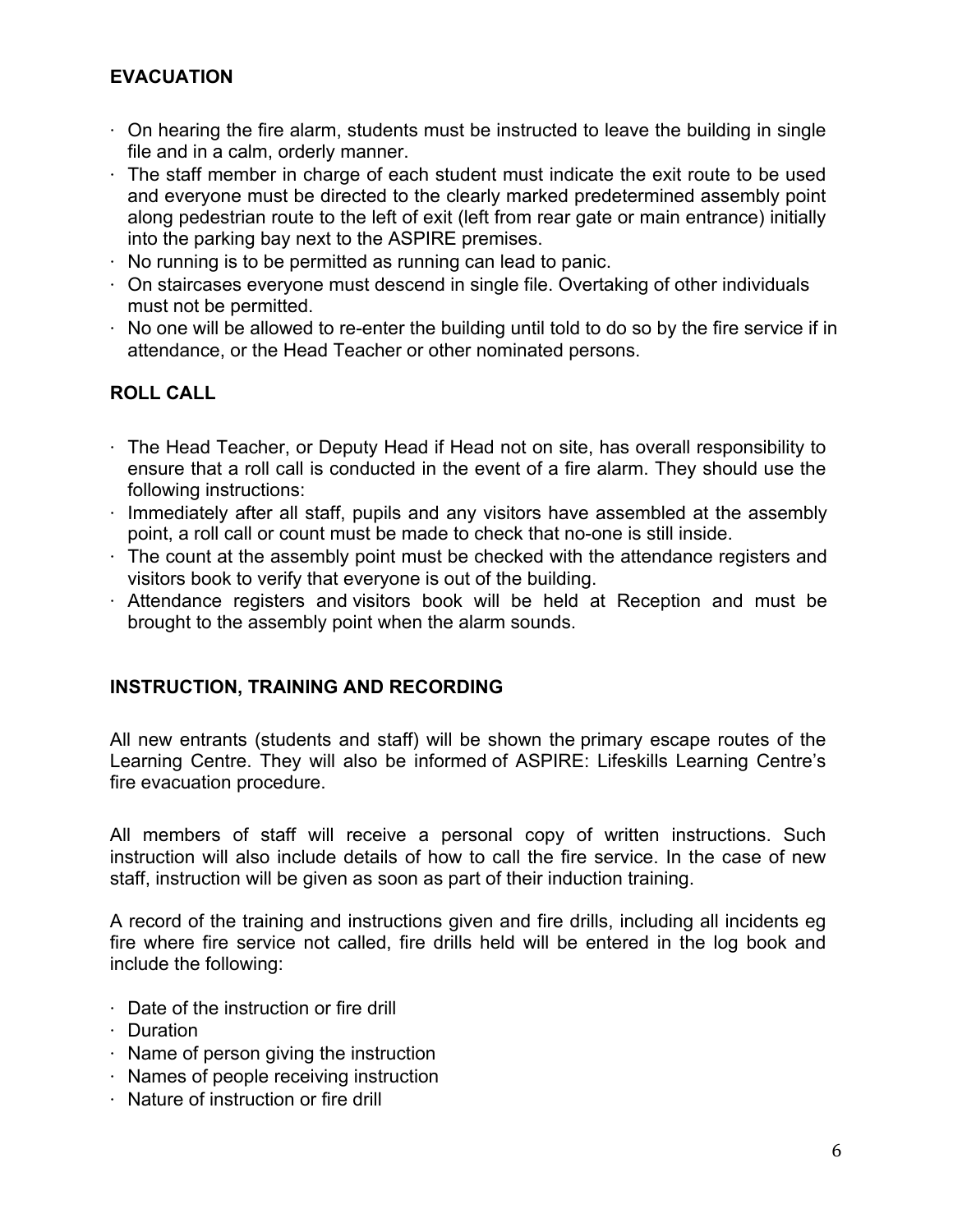#### **SECURITY OF PREMISES**

All members of staff are responsible for ensuring that windows are closed and all electrical appliances are switched off and isolated in their work areas before vacating them. All doors are also to be closed. The Head Teacher or Premises Officer will be responsible for the securing of the building at the end of the working day.

All visitors are required to enter by the front door, sign in at Reception and wear an identity pass clearly visible throughout their visit. Entrance is only possible through the front door where a keypad on the reception inner door prevents entry from any unauthorised person trying to gain entrance to the main building.

Confidential information about pupils and staff is kept in lockable filing cabinets within the Head Teacher's office, which are locked each night.

#### **ELECTRIC SAFETY**

It is particularly important that all electrical installations, maintenance and repairs are carried out by a qualified electrical contractor except for routine replacement of tubes, fittings of plugs and so on. All electrical defects must be referred to the Premises Officer who will ascertain, where appropriate, why the defect occurred and will arrange to have the fault rectified.

Staff must ensure that all electrical cables are positioned in such a way that no one is likely to trip over them.

If the number of power points in a particular room or area becomes insufficient to meet a staff member's needs, they should consult the Premises Officer who will arrange to have additional facilities installed if this is felt appropriate. Heavy power consumption appliances, such as electric fires or kettles, must always be connected directly to a mains socket and never an adaptor.

PAT testing of electrical fixtures and mobile appliances is carried out on a regular basis.

#### **SMOKING**

Smoking is strictly forbidden on ASPIRE: Lifeskills Learning Centre premises.

#### **WORK AT HEIGHTS REGULATIONS**

(A place is "at height" if a person could be injured by falling from it).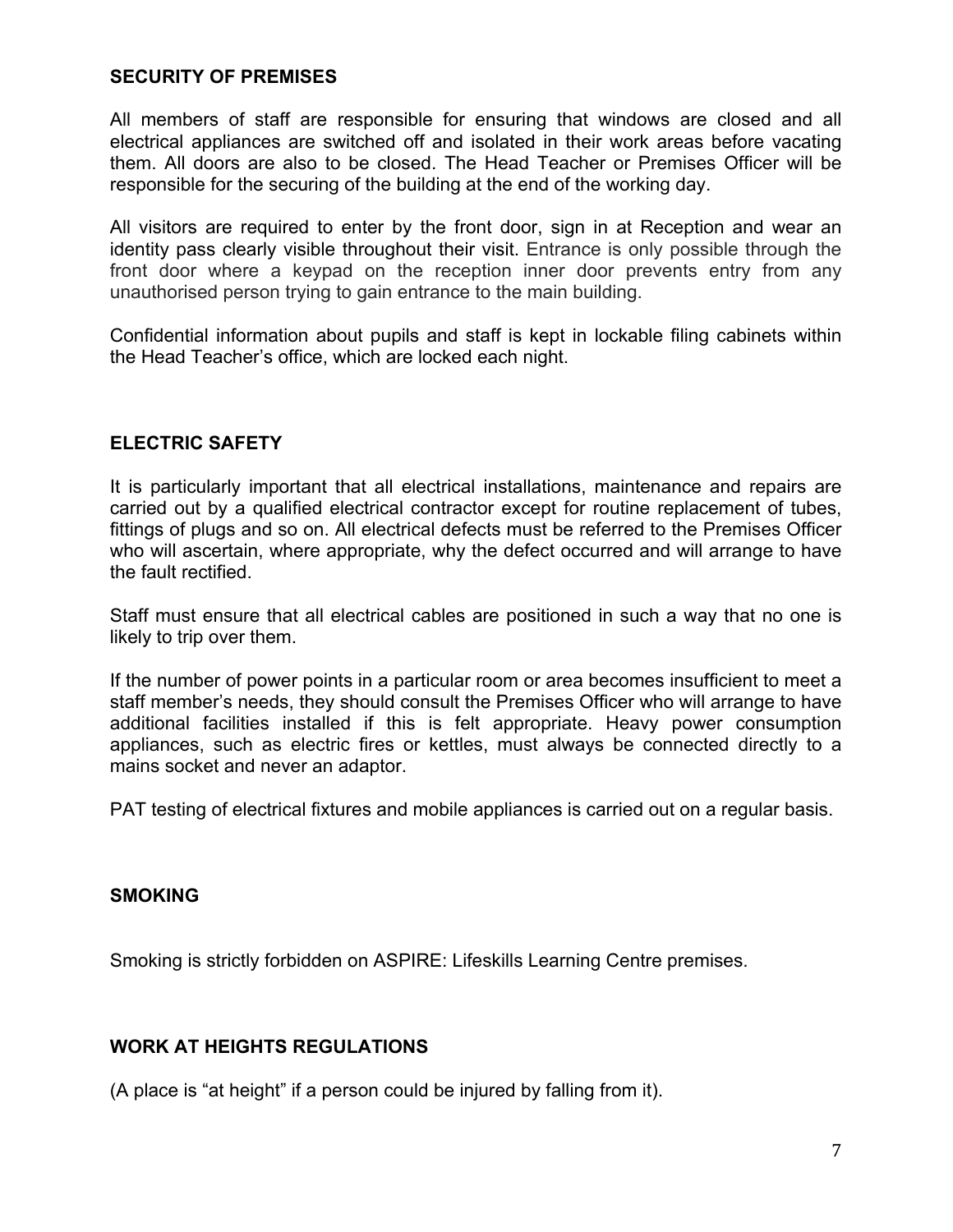The Work at Height Regulations 2005 came into effect on 6th April 2005 and lay duties on employers to ensure that any work at height is carried out safely. However, employees also have their own responsibilities, which include the duty to:

- ⋅ Report any safety hazard to Director/Premises Manager.
- $\cdot$  Use equipment provided properly and follow instructions on how to use it safely
- ⋅ Inspect equipment used to enable working at height every time before it is used.

# **USE OF DISPLAY SCREENS REGULATIONS**

The Health and Safety (Display Screen Equipment) Regulations 1992 came into force on 1st January 1993. These regulations implement a European Directive on minimum safety and health requirements for work with display screen equipment. ASPIRE: Lifeskills Learning Centre will ensure that staff members are provided with:

- ⋅ Appropriate Health and Safety training in the use of all computer-based equipment.
- $\cdot$  Appropriate training in the software they will be expected to use.
- $\cdot$  Information about the Health and Safety risks associated with display screen equipment. This will include information on how to recognise the onset of disorders such as repetitive strain injury (RSI). Users will be expected to play a part in the timely detection and correction of risks.

ASPIRE: Lifeskills Learning Centre aims to minimize health and safety risks to the greatest possible extent. To this end, users will be involved in any assessment of their equipment. The Directors will be required to ensure that the user's workload is properly planned to ensure that breaks are taken and that the user is not put under unreasonable pressure.

# **GENERAL DISPLAY SCREEN EQUIPMENT HEALTH AND SAFETY**

- $\cdot$  Users should be provided with sufficient electrical outlets as near to their work station as possible, and should not work with wire trailing in front of or at the sides of their working area.
- ⋅ Users should not eat or drink at their computer.
- ⋅ Users have a responsibility to keep their area free of clutter and of papers or equipment not related to the work they are doing at their PC. Users also have a responsibility to ensure that health and safety concerns are brought to the attention of management, so that they can be dealt with appropriately. A user who has a health and safety concern, whether or not covered above, should in the first instance raise it with her/his Line Manager who will agree a course of action to be taken to rectify the problem.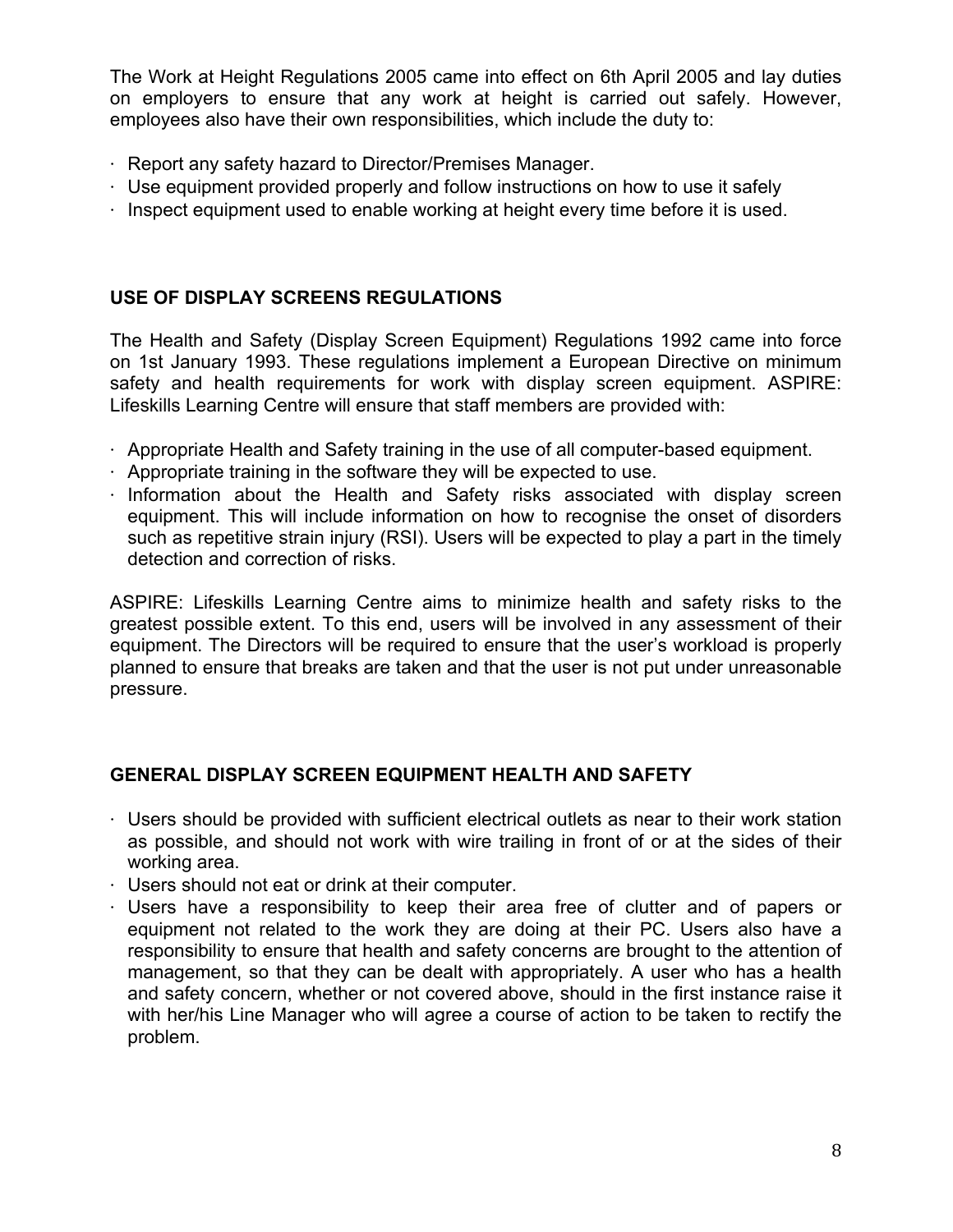# **POLICY AND PROCEDURE FOR THE CONTROL OF SUBSTANCES HAZARDOUS TO HEALTH (CoSHH)**

#### **BACKGROUND**

This policy is designed to comply with the Health and Safety at Work Act 1974 and the Control of Substances Hazardous to Health Regulations 1999 (CoSHH).

#### **POLICY**

This policy applies to all staff working on the premises, and to all agency and supply staff, contractors, volunteers and work placement students.

The aim of this policy is to ensure that we provide adequate training, instruction and information to prevent staff and others coming into contact with hazardous substances. This will be achieved by providing safety equipment and by having a prescribed procedure to safeguard the health, safety and welfare of all staff, students and visitors.

This policy applies to all hazardous substances (including biological hazards).

The Learning Centre recognises the need to provide a safe and secure working environment. Caring for all personnel and minimizing risk is inseparable from all other objectives. To achieve this, the Learning Centre accepts that the policy for the Control of Substances Hazardous to Health (CoSHH) requires a high level of management commitment, professional competence and adequate resources.

#### **RESPONSIBILITIES**

#### **i) Head Teacher**

The Head Teacher recognises their responsibilities to implement, in full, their duties in respect of the Control of Substances Hazardous to Health Regulations 1999 (CoSHH).

#### **ii) CoSHH Coordinator**

A range of duties towards employees exist under the CoSHH Regulations 1999. These duties also apply to other persons, so far as it is reasonably practicable, who may be affected by the work. The main duties are listed below.

• To carry out (and review) a formal assessment of health risks to employees.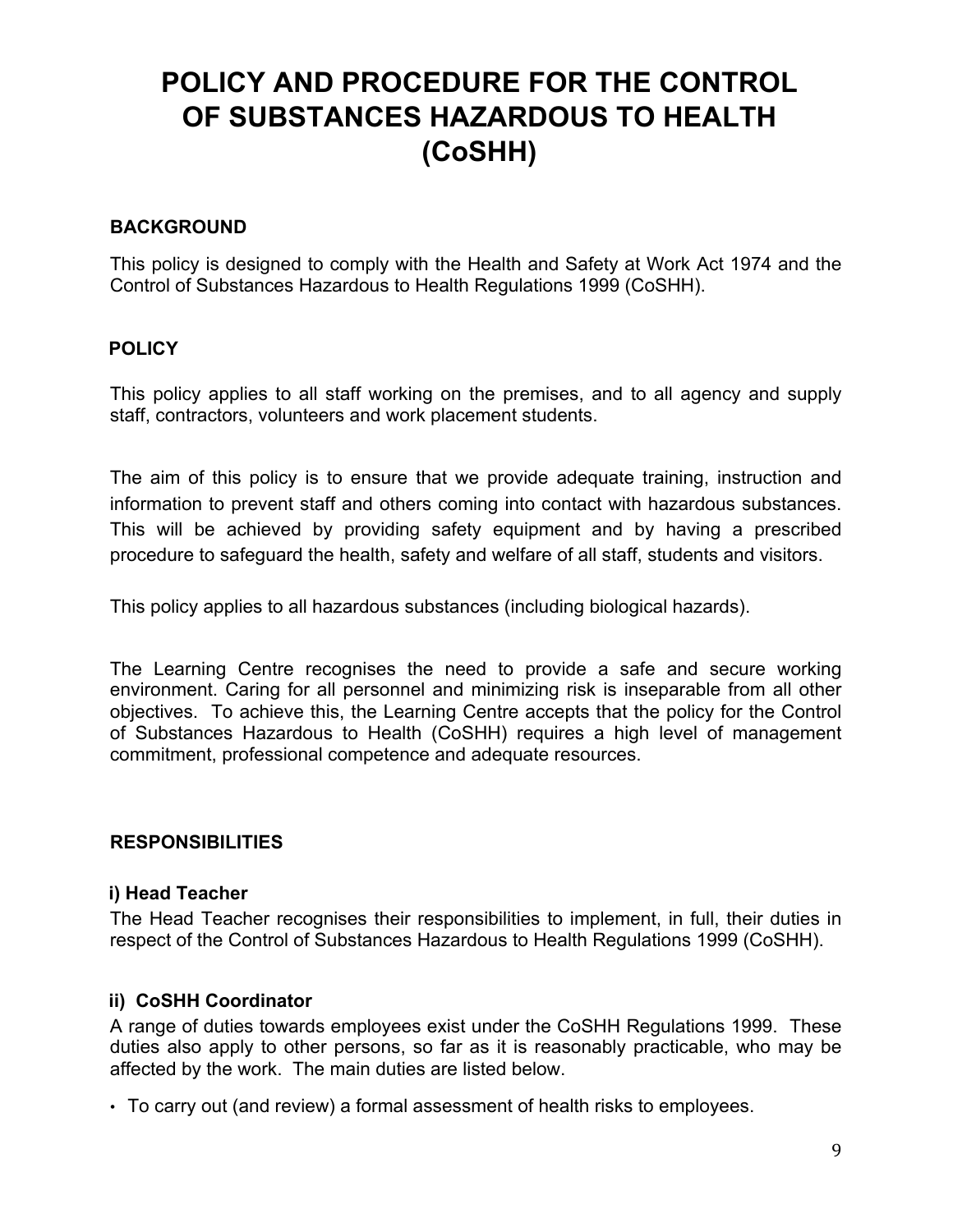- To prevent/control exposure (and monitor any exposure) of employees to health risks.
- To institute proper use of controls and Personal Protective Equipment (PPE).
- To ensure that controls are appropriate and tested and keep records as necessary.
- To ensure that appropriate health surveillance for employees is provided, where necessary.
- To provide information, instruction and training, as appropriate/necessary, regarding all hazardous substances.

# **TRAINING REQUIREMENTS**

Staff who may be exposed to hazardous substances will:

- Be provided with suitable and sufficient information, instruction and training so that they are aware of the risks to their health created by such exposure and the precautions which should be taken to minimize the risks.
- Receive training to a safe level in the handling of hazardous substances, procedures, the use of control measures and in emergency procedures. Staff training must include accident and defect reporting procedures. Staff issued with PPE should be trained in its use, limitations, storage, cleaning and maintenance.

# **PROCEDURE**

The CoSHH Regulations require employers to undertake a number of evaluation and control measures. These evaluations must be recorded, together with the precautions taken to control or prevent exposure of employees and others to the substance(s). This procedure is carried out by our CoSHH coordinator.

There are seven key elements of CoSHH:

- Assessment
- Control Measures
- Maintenance of Control Measures
- Monitoring of Exposure
- Health Surveillance
- Provision of Information
- Record Keeping

A significant undertaking is required to determine and record the following:

- What substances are present?
- What activities use, store or transport such substances?
- What hazards are associated with these substances?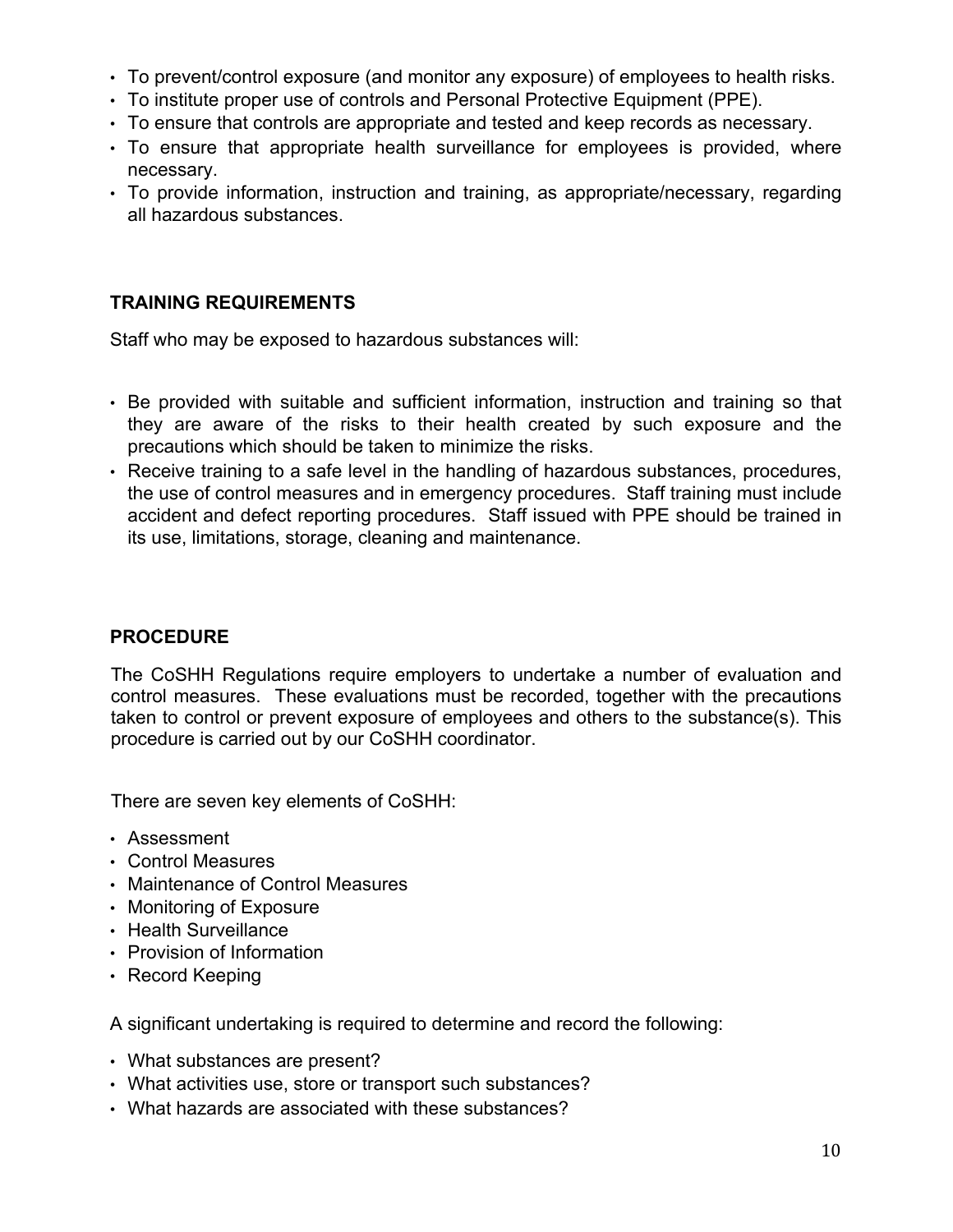## **THE ASSESSMENT**

The Head teacher in liaison with the CoSHH coordinator will ensure that no work is carried out that is liable to expose employees, or others to substances hazardous to health, unless a suitable and sufficient assessment, in writing, of those risks has been carried out.

- Before carrying out any full risk assessments the CoSHH coordinator will compile an initial inventory of substances kept in school, and will identify the level of hazard. This initial inventory will be kept updated as new substances are brought onto the premises.
- When it has been identified that a substance is classified as hazardous, the CoSHH Coordinator will obtain Safety Data Sheets and then complete a full CoSHH risk assessment. The full risk assessment will be stored together with any relevant/available Safety Data Sheets, in the school CoSHH file.
- All persons in the area to be assessed should be included. All persons affected by the work, including pupils, visitors and staff, should be considered.
- The CoSHH coordinator will ensure that the risk assessments are made available to all members of staff likely to be affected by the substance. This is normally done by giving a copy to the relevant member of staff and by notifying all staff that a copy is in the main CoSHH file. These documents are also referred to as part of the induction programme for all new staff.
- CoSHH risk assessments will be carried out for exposures to biological agents i.e. blood, vomit and human faeces.
- Anything that is done to eliminate or reduce exposure is known as a control measure. When the CoSHH coordinator are considering their preliminary assessment, their first consideration in control is to eliminate the hazardous substance if reasonably practicable. If this cannot be done, then substitution with a less hazardous alternative or the substance in a less hazardous form may reduce the risk potential. So far as is reasonably practicable, control should be provided by measures other than the provision of personal protective equipment. Only where measures taken to prevent, or control exposure, do not prevent, or provide adequate control, should personal protective equipment be considered. Once it is established by the CoSHH coordinator that the substance in question is the best alternative (so far as is reasonably practicable) they will complete the necessary CoSHH risk assessment.
- The assessment must be reviewed if there is reason to suspect that it is no longer valid, or there has been a significant change in the matters to which the assessment relates, and in any case at least every five years. Where a review indicates changes in the assessment are required, these changes must be made.

# **CONTROL OF ALL NEW SUBSTANCES**

Before any substance is brought into the workplace, the COSHH Coordinator will check whether it is classified as hazardous. In each case, where the substance is recognised as hazardous, Safety Data Sheet/s (SDS) will be obtained from the supplier in order to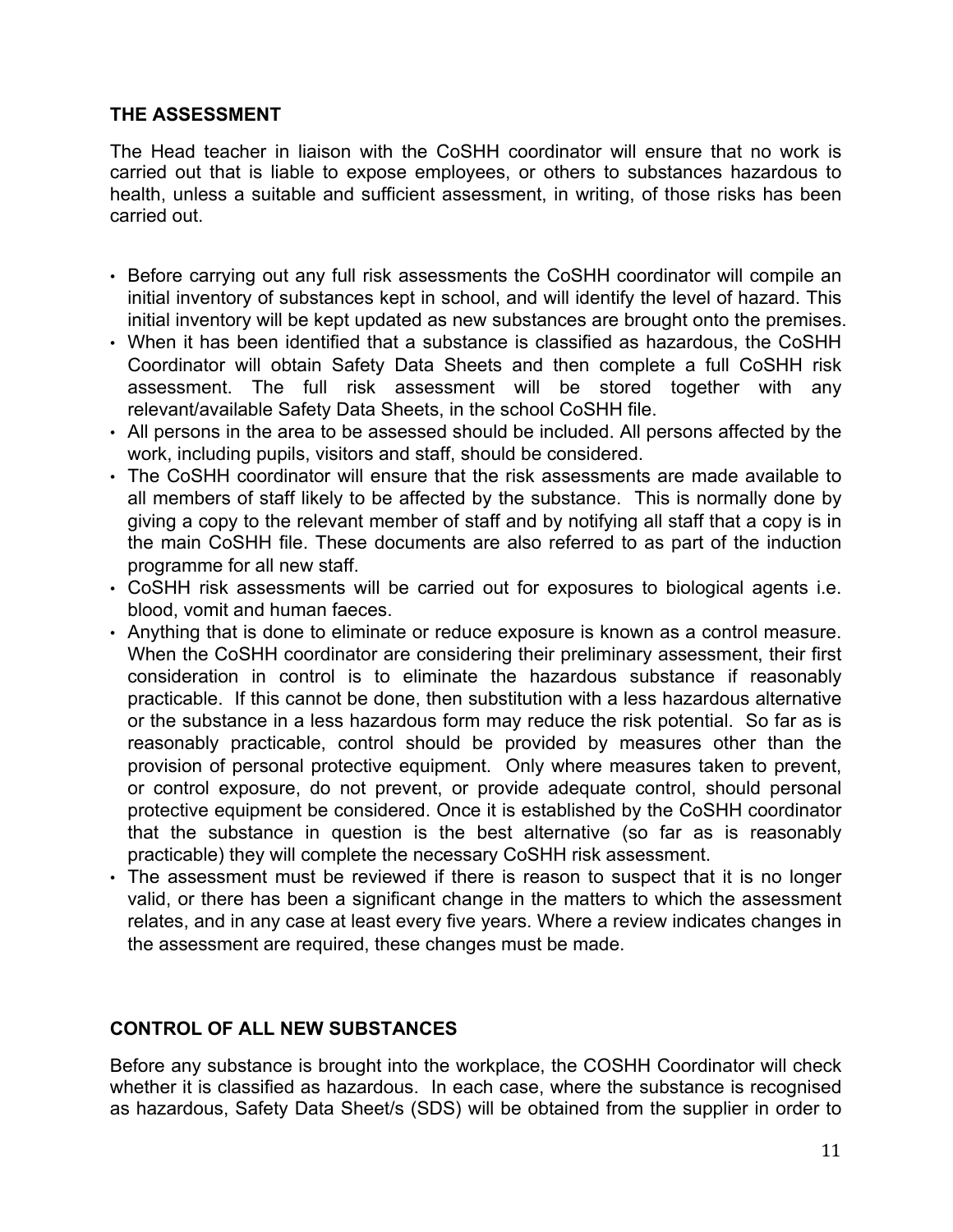gain information on how to manage the substance. The SDS give details of the health effects of exposure. The CoSHH Co-coordinator will then complete a full CoSHH risk assessment and store this, together with the Safety Data Sheets, in the school CoSHH file. Staff using the substance will be fully informed of the precautions and control measures they need to take.

## **PREVENTION OR CONTROL OF EXPOSURE TO SUBSTANCES HAZARDOUS TO HEALTH**

The Head Teacher, in liaison with the CoSHH Coordinator, will ensure that:

- Exposure of employees to substances hazardous to health is prevented or where it is not reasonably practicable to do so, then it is adequately controlled.
- Checks are made to see whether, by varying the work routine, the substance used, or by using the substance in a less hazardous form, the risk level can be reduced.
- So far as is reasonably practicable control is provided by measures other than the provision of personal protective equipment.
- Where measures taken to prevent or control exposure, do not prevent, or provide adequate control, employees will be provided with suitable personal protective equipment.
- Employees are aware that they have a duty to make full and proper use of any control measures provided/in place, and that they must report any defects, or necessary changes, immediately to a senior member of staff.
- There is a system for removing hazardous substances deemed to be out of date or no longer required, from the site in a safe and legal manner.
- Emergency procedures including procedures for dealing with spillages are in place.

# **MONITORING OF EMPLOYEES' HEALTH**

The Head Teacher, in liaison with the CoSHH Coordinator, will ensure that the exposure of employees to hazardous substances will be suitably monitored as required under the CoSHH Regulations.

# **AUDIT**

At least once per year, an audit will be carried out by the CoSHH Coordinator. Their remit will be to check the following: